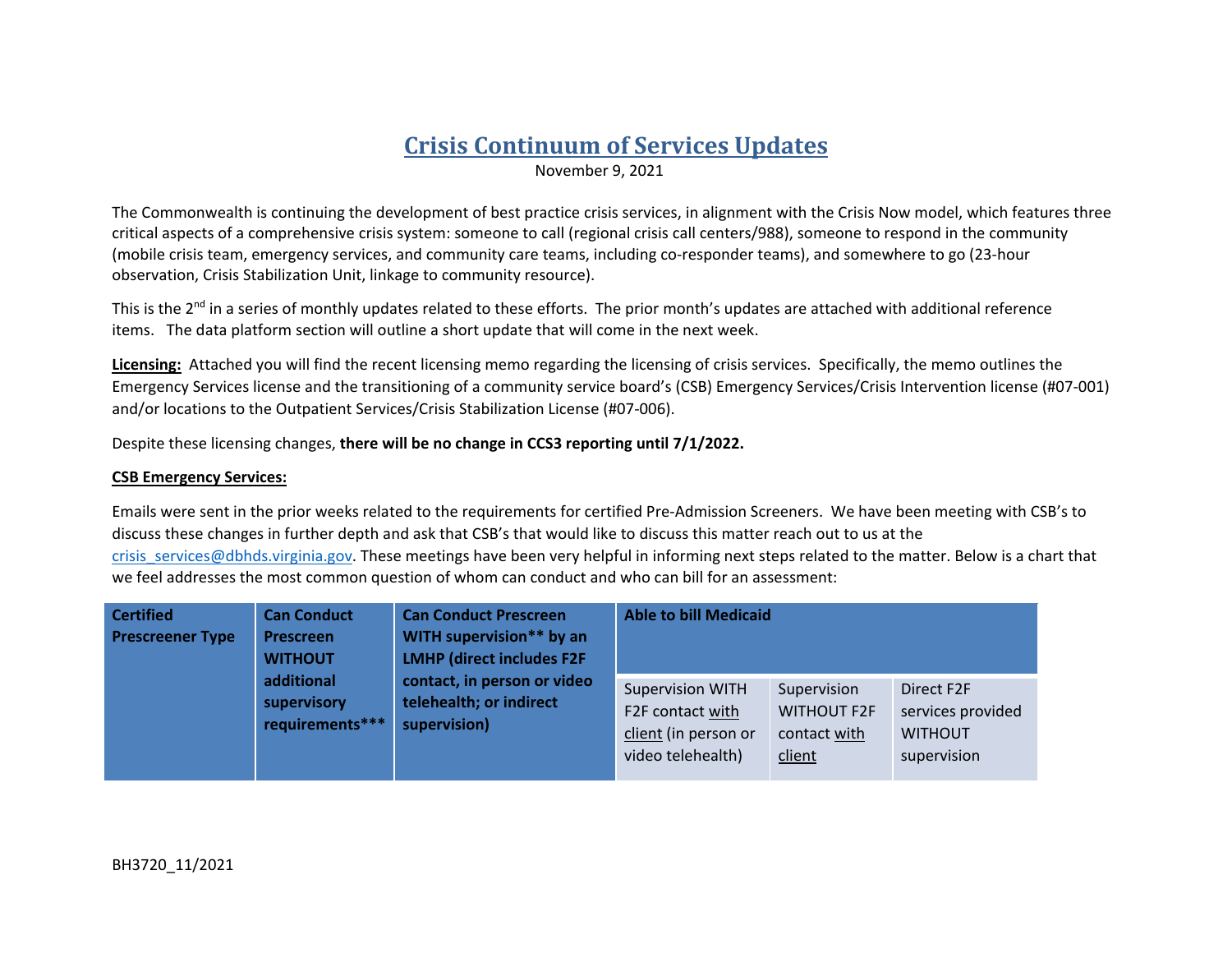| LMHP, LMHP-R,<br>LMHP-RP, LMHP-S                          | Yes       | Yes  | Yes | Yes       | Yes       |
|-----------------------------------------------------------|-----------|------|-----|-----------|-----------|
| <b>QMHP</b> (registered<br>under DHP)                     | <b>No</b> | Yes  | Yes | <b>No</b> | <b>No</b> |
| <b>No QMHP or</b><br><b>LMHP designation</b><br>under DHP | No        | Yes* | No  | <b>No</b> | No        |

*\*Will be allowable per DBHDS until TBD in consultation with DHP*

*\*\*Supervision must consist of face-to-face training in the services until the supervisor determines competency in the provision of such services, after which supervision may be indirect in which the supervisor is either on-site or immediately available for consultation with the person being trained. (Link: [Per the Department of Health Professions\)](https://www.dhp.virginia.gov/counseling/docs/QMHP_FAQ.pdf)*

*\*\*\** Board supervision commensurate with license type is still required.

Emergency Services will be operating under the MNC for Mobile Crisis Response in regard to billing for services provided to an individual that is Medicaid eligible. The pre-admission screening meets the required activity of assessment for Mobile Crisis Response. Please see the publicly posted DMAS Mental Health Services Manual, Appendix (G): [https://www.dmas.virginia.gov/for-providers/general-information/medicaid](https://www.dmas.virginia.gov/for-providers/general-information/medicaid-provider-manual-drafts/)[provider-manual-drafts/](https://www.dmas.virginia.gov/for-providers/general-information/medicaid-provider-manual-drafts/) for additional required activities.

## **Crisis Stabilization Units:**

A change from our partners at DMAS has been made. The requirement for 24/7 nursing at residential crisis stabilization units **will not go into effect until 12/1/2022**. Additionally, the requirement that a RN be on site was altered to allow an LPN to be onsite while an RN provides supervision as required.

Updated DMAS manual language:

"RCSU providers must have 24 hour in-person nursing. (RCSU providers have until 12/1/2022 to fully meet this requirement). Nursing can be shared among co-located programs as long as all individuals presenting for services receive a nursing assessment to determine current medical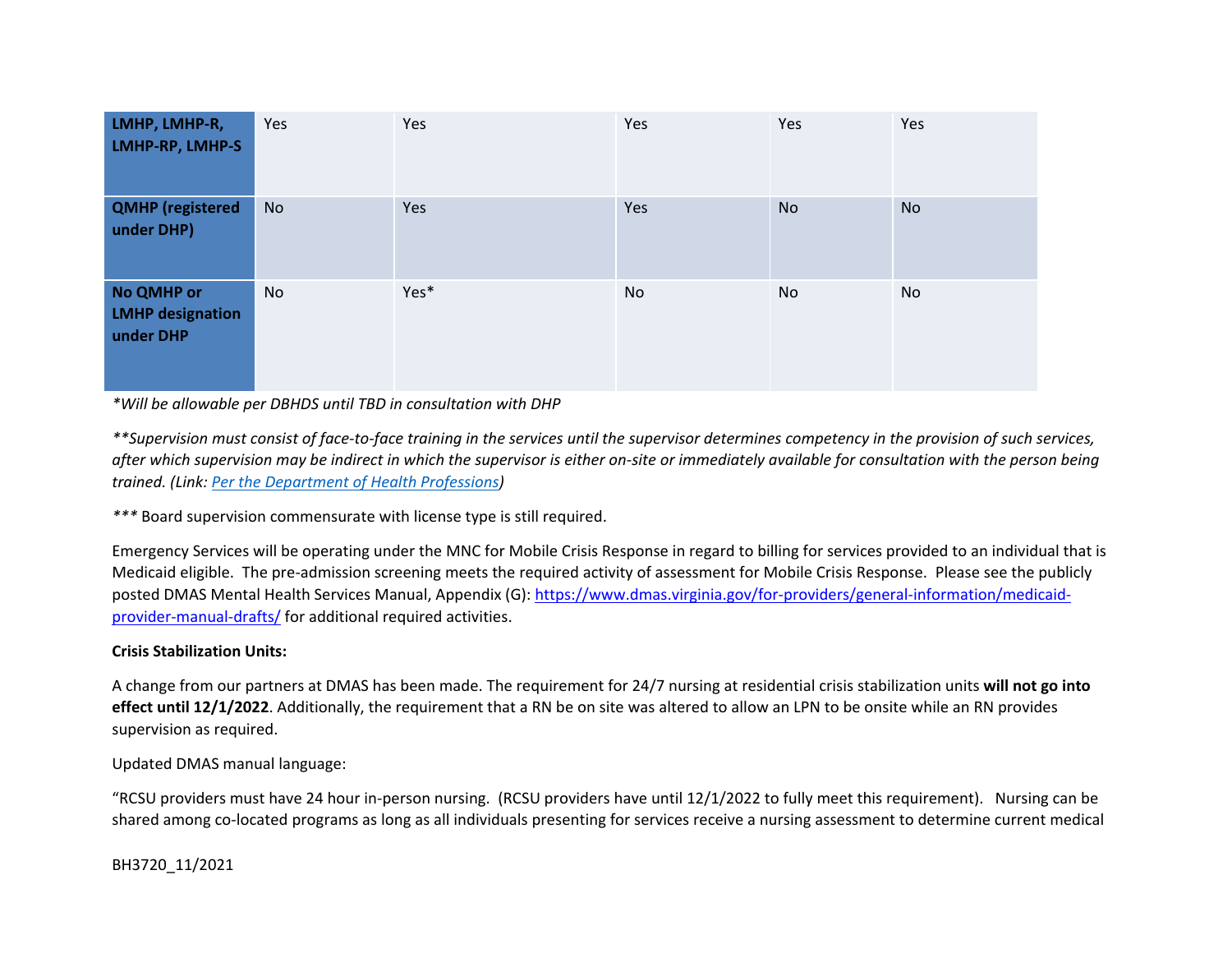needs, if any, at admission. Nursing services must be provided by either a RN or an LPN who is present on the unit. The LPN must work directly under the supervision of an RN in accordance with 18VAC90-19-70."

### **Marcus Alert:**

The Marcus Alert Resource Toolkit is available on the DBHDS website [\(https://www.dbhds.virginia.gov/human-resource-development-and](https://www.dbhds.virginia.gov/human-resource-development-and-management/health-equity/mdpa)[management/health-equity/mdpa\)](https://www.dbhds.virginia.gov/human-resource-development-and-management/health-equity/mdpa); this collection of resources regarding practices we hope to highlight aims to assist localities in planning and implementation. As more resources become available, the Marcus Alert team will add them to the webpage.

The Equity at Intercept 0 initiative seeks to develop training and infrastructure to ensure the integration of small, community-focused providers (focusing on Black-led, BIPOC led, and peer-led providers) into the crisis services system. The application review committee has selected a statewide crisis coalition and five other innovative projects for funding which are currently in contract negotiations. More details will be forthcoming with the finalization of contracts.

The five initial areas for the Marcus Alert submitted their local plans for DBHDS and Department of Criminal Justice Services (DCJS) approval; application reviews are currently underway and will be returned to localities by the November 9 deadline. The implementation date for these initial areas is December 1, 2021.

## **Data Platform:**

The data platform under development by DBHDS will act as the underpinning of crisis services and will operate in two phases. Phase one will work to implement "off the shelf" modules for the system to use in a rapid fashion. These modules will include intake and assessment, mobile crisis dispatch, bed registry functions, scheduling, and data analytics.

Currently, the crisis data platform is on schedule to be ready by December 1, 2021, with trainings on platform operation being scheduled in the last week of November. Due to the rapid development of the phase one platform items, a follow up email will be coming earlier than our outlined monthly updates. This follow-up email will include:

Crisis Assessment: We are currently finalizing the DBHDS crisis assessment for services. Initially, we explored the use of the LOCUS/CALOCUS, but an option was provided that better fits our system needs as it pertains to Marcus Alert, data collection, and potential interoperability with other crisis related documents. This Crisis Assessment was developed by Behavioral Health Link who has developed and provided mobile crisis services in conjunction with a similar data platform, and has used this information to build out crisis systems. It has been reviewed by several groups of subject matter experts from across our system and listed as their preferred assessment.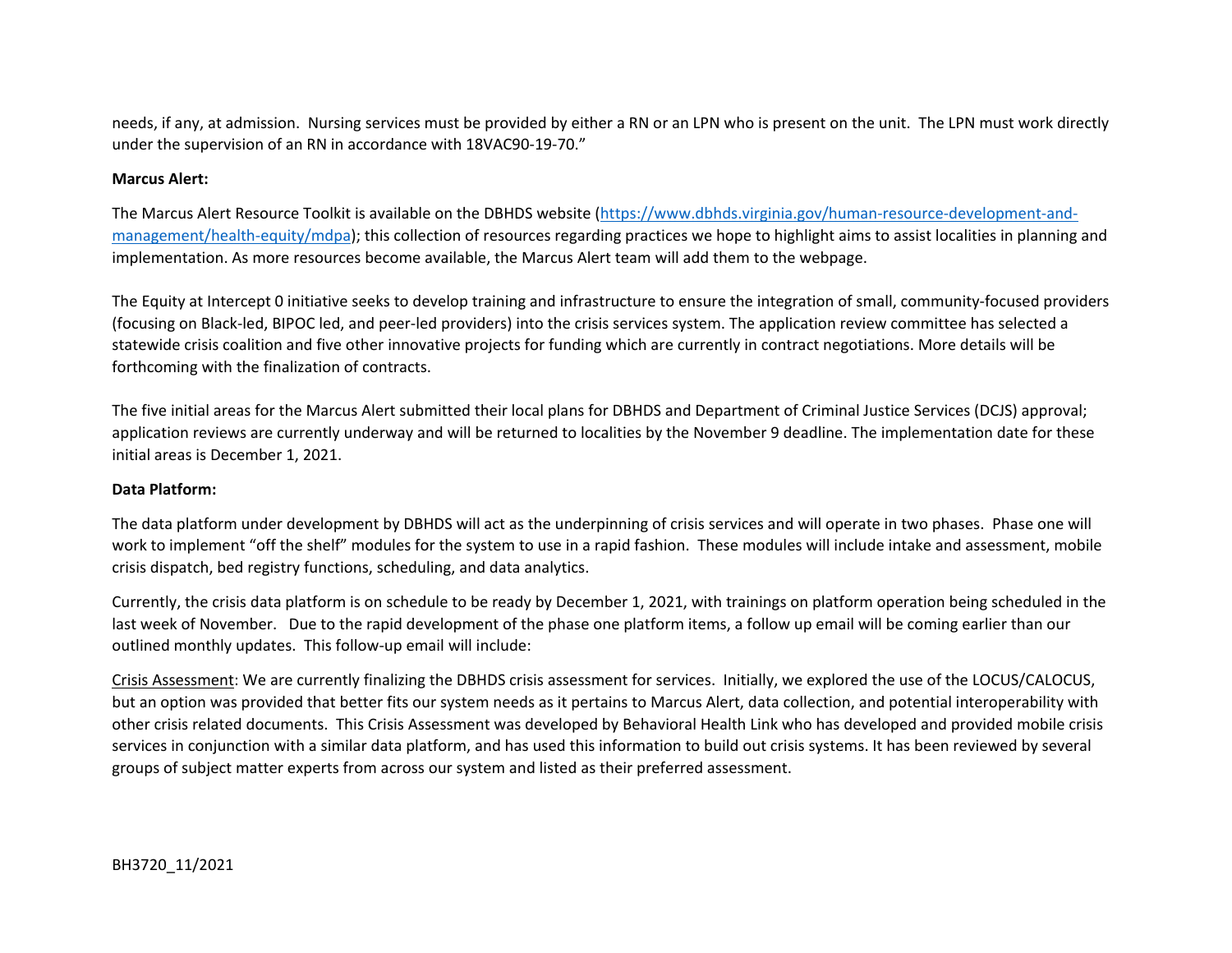Crisis Education and Prevention Plan (CEPP): The final revisions of this tool are underway and should be released soon. The CEPP is individualized, client-specific written document that provides a concise, clear, and realistic set of supportive interventions to prevent or deescalate a crisis.

## **DBHDS Crisis Services Trainings**: \**This was featured in the last update. New information has been added in the FAQ's section at the bottom.*

Trainings for mobile crisis services and the crisis call center staff are in the process of being developed. The goal is to adopt and modify the crisis call center training for dissemination among 911 telecommunicators. DBHDS is aware of the inclusion of crisis trainings in the medical necessity criteria from DMAS and acknowledges that the full complement of trainings will not be fully prepared prior to December  $1<sup>st</sup>$ , 2021. The trainings are intended for the providers of Community Stabilization and Mobile Crisis Response.

#### Children's Mobile Crisis Training

The Children's Mobile Crisis Training Curriculum is complete and currently designated instructors are being prepared for the training of regional staff. The expectation is that staff providing children's mobile crisis services will be trained by June 30<sup>th</sup>, 2022. New hires providing children's mobile crisis will be given 90 calendar days from hire date to complete this training.

#### Adult Mobile Crisis Training: NEW information

While the Children's Mobile Crisis Training Curriculum is complete, the Adult Mobile Crisis Training Curriculum is still under development and may not be ready until early 2022. Updates will be provided in future communications. The Adult Mobile Crisis Training will utilize similar modules as the Children's Mobile Crisis Training, and our intent is to develop a short track for individuals who want to be certified in both.

During the period in which the Adult Mobile Crisis Trainings is being developed, DBHDS asks that staff need only show evidence of trainings in the following categories to meet the training expectation during this period. The categories to be trained on:

Safety De-escalation Screening, Triage, and Assessment, Trauma Developmental Disabilities Adult/Geriatric population specific training